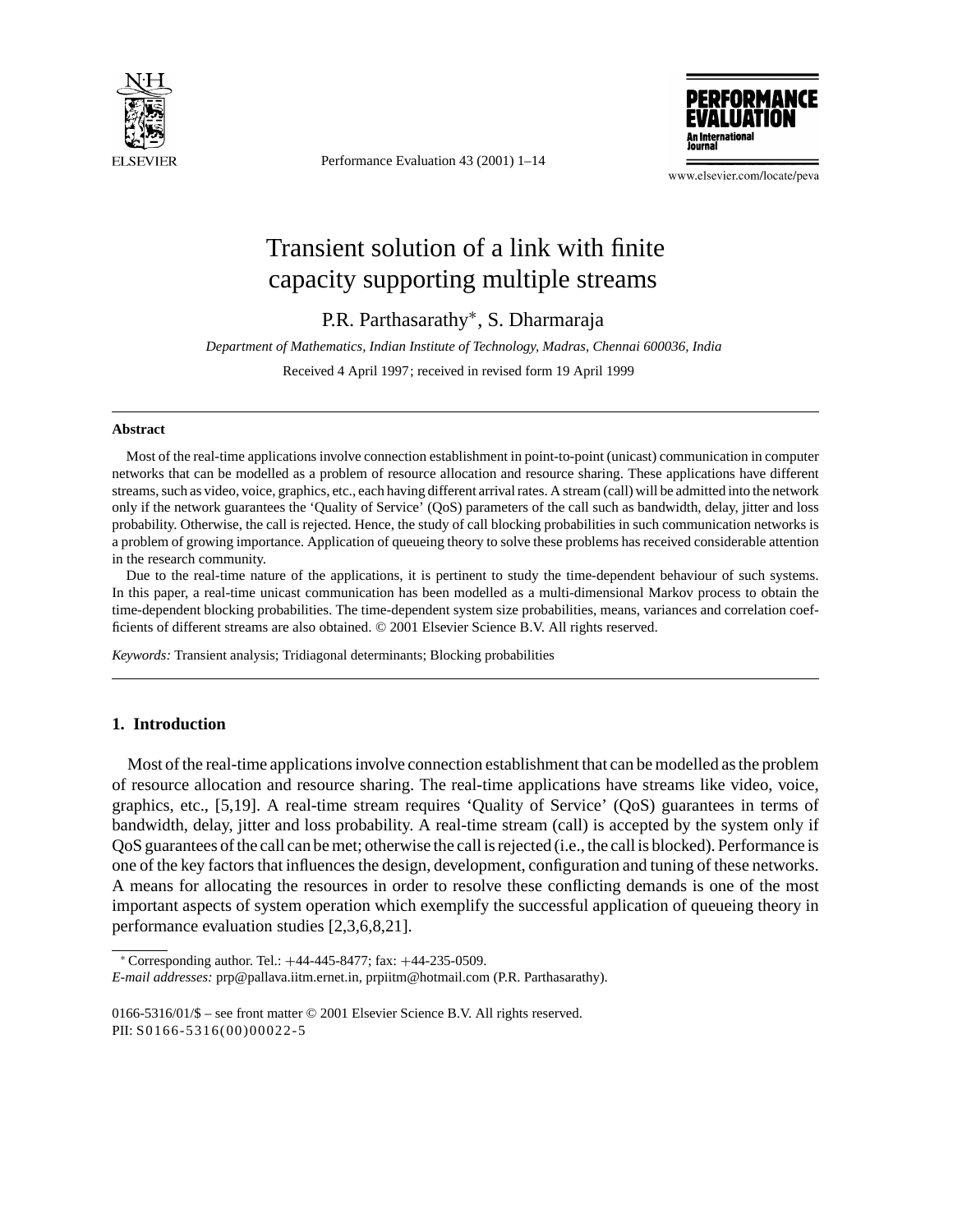Of specific interest is the product form equilibrium call loss probabilities [4]. This may be due to the fact that the balance equations involved are simple and relatively straightforward techniques can be employed. However, stationary cell loss probabilities can only say little about this QoS parameters. A network connection is of finite duration and steady state might never be reached. Steady state system performance measures are inadequate and they are often inappropriate in situations when the time horizon of operations is finite. Due to the real-time nature of the traffic, it is pertinent to investigate the effect of control on the transient queueing behaviour.

Transient analysis is useful in obtaining optimal solutions leading to the control of the system. In many potential applications of queueing theory, the practitioner needs to know how the system will operate up to some specified time [22]. It is quite arduous to obtain the transient solution of even simple Markovian queueing systems with constant rates and the solutions involve infinite series of Bessel functions and/or their integrals [13–15,20]. As the complexity of the queueing system increases, one cannot obtain closed form expressions for the transient solution. Hence it is pertinent to develop numerical techniques to solve the resulting birth and death equations and to gain an insight into the behaviour of the various system characteristics [12]. In queueing networks theory there are only a few exact results on the transient solutions [1,9–11,16].

In this paper, the time-dependent system size probabilities are obtained for a real-time communication with a single link supporting multiple streams for finite bandwidth capacity  $(N \t{ tokens})$ . In this communication, a stream can materialise only if at least one token is available; otherwise the stream is lost. This leads to  $\begin{pmatrix} c+N \\ c \end{pmatrix}$  forward–Kolmogorov differential–difference equations. The transient probabilities are obtained by converting these multi-dimensional probabilities into one-dimensional case by using an elegant transformation. The well-known solution [17] of this one-dimensional equation involving the roots of Charlier polynomials is used to determine the time-dependent blocking probabilities, means, variances and their correlation coefficients. The numerical results of transient system size probabilities for specific values of parameters are presented in the form of tables and graphs.

#### **2. Model description**

A real-time communication can be modelled as a multi-dimensional Markov process, where the dimension of the process is equal to the number of different stream (call) types admitted into the system. The real-time application have video, voice, text and graphics streams (in general  $c$  streams) whose arrival rates are different. In our model, we consider a single link of capacity  $N$  ( $N$  tokens) supporting  $c$  different stream types, where  $N$  is the maximum number of streams admitted in the link. A stream of type  $k$  arrive according to a Poisson process with arrival rate  $\lambda_k$  (1  $\leq$  k  $\leq$  c) independent of the other arrival rates. The stream holding time is exponential with parameter  $\mu$ . A stream is admitted if there is a token. Otherwise, it is rejected. The state space of this multi-dimensional Markov process has  $\begin{pmatrix} c+N \\ c \end{pmatrix}$ ) states, given by

 $\{(n_1, n_2, \ldots, n_c)| n_k \geq 0 \ \forall k, \sum_{k=1}^c n_k \leq N\}.$ 

Let  $X_k(t)$  denote the number of traffic streams of type k at time t and  $X(t) = \sum_{k=1}^{c} X_k(t)$ . Define  $P_{n_1n_2...n_c}(t) = Pr{X_k(t) = n_k, 1 \le k \le c}$  and  $q_j(t) = Pr{X(t) = j}$ . We will prove later that a transformation helps us to find the set of all  $P_{n_1n_2...n_c}(t)$  satisfying  $n_1 + n_2 + \cdots + n_c = j$  simultaneously for  $0 \le j \le N$ . Accordingly with  $u = \mu t$ ,  $\rho_k = \lambda_k / \mu$  ( $1 \le k \le c$ ) and  $\rho = \sum_{k=1}^{c} \rho_k$ , the forward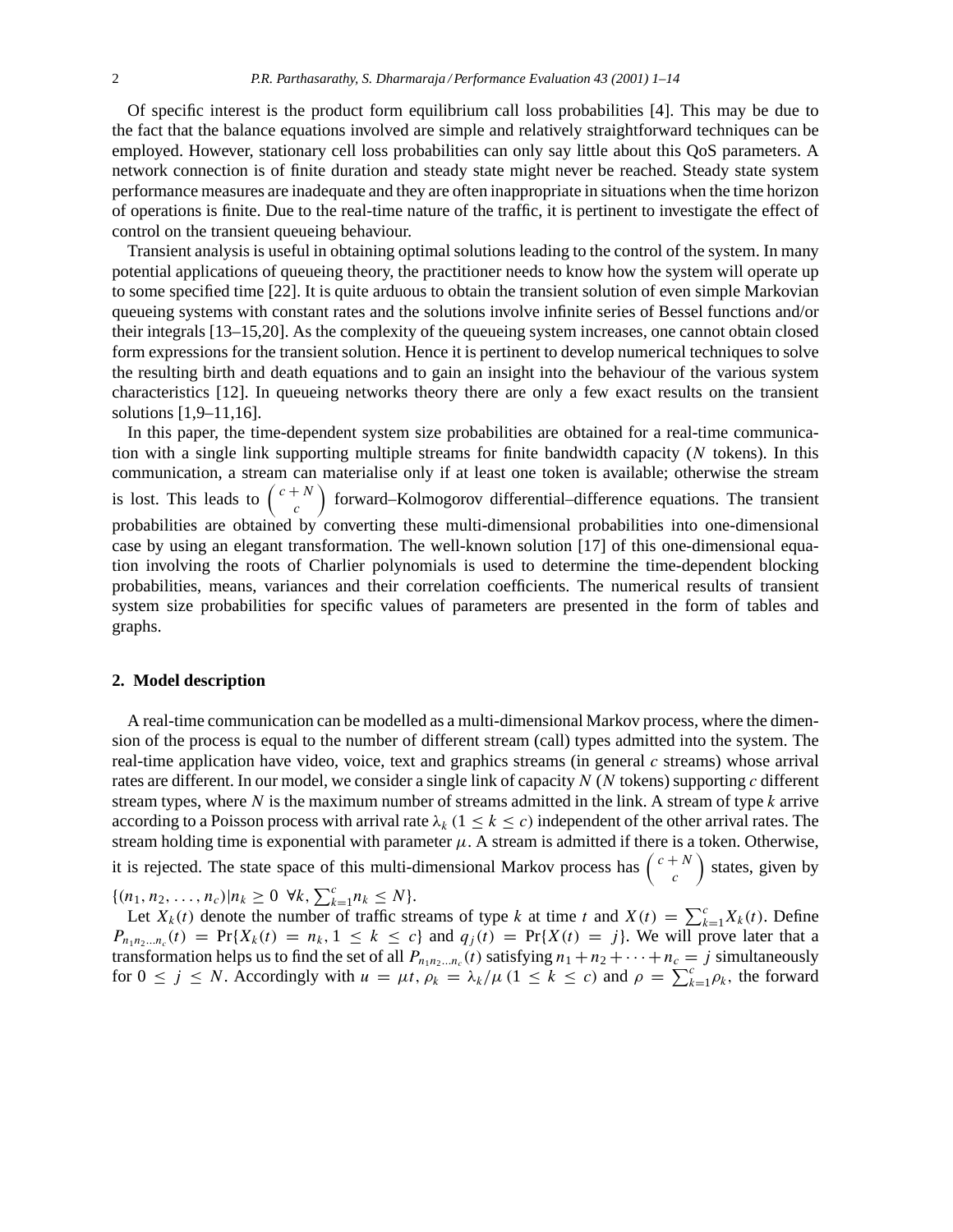Kolmogorov equations for the system can be written as

$$
P'_{00...0}(u) = -\rho P_{00...0}(u) + P_{10...0}(u) + P_{01...0}(u) + \dots + P_{00...1}(u)
$$
\n(2.1)

for  $0 \le n_k < N$  and  $1 \le n_1 + n_2 + \cdots + n_c (= j) < N$ ,

$$
P'_{n_1n_2...n_c}(u) = \rho_1 P_{n_1-1n_2...n_c}(u) + \rho_2 P_{n_1n_2-1...n_c}(u) + \cdots + \rho_c P_{n_1n_2...n_c-1}(u) - (\rho + j) P_{n_1n_2...n_c}(u) + (n_1 + 1) P_{n_1+1n_2...n_c}(u) + (n_2 + 1) P_{n_1n_2+1...n_c}(u) + \cdots + (n_c + 1) P_{n_1n_2...n_c+1}(u)
$$
\n(2.2)

and for  $0 \le n_k \le N$  and  $n_1 + n_2 + \cdots + n_c = N$ ,

$$
P'_{n_1n_2...n_c}(u) = \rho_1 P_{n_1-1n_2...n_c}(u) + \rho_2 P_{n_1n_2-1...n_c}(u) + \cdots + \rho_c P_{n_1n_2...n_c-1}(u) - NP_{n_1n_2...n_c}(u). \quad (2.3)
$$

We assume that the total number of streams initially in the system is m. They are distributed at various traffic streams with multinomial probabilities given by

$$
P_{n_1 n_2 \dots n_c}(0) = \frac{m! \rho_1^{n_1} \rho_2^{n_2} \cdots \rho_c^{n_c}}{n_1! n_2! \cdots n_c! \rho^m},
$$
\n(2.4)

so that

$$
\sum_{\substack{n_1,n_2,\ldots,n_c\\n_1+n_2+\cdots+n_c=m}} P_{n_1n_2\ldots n_c}(0) = 1.
$$

Only with this initial condition it is possible to obtain the transient solution of this multimedia communication as this considerably simplifies the problem.

The identities of certain tridiagonal determinants are useful in determining the system size probabilities. The transient solution of an  $M/M/N/N$  queue involves the roots of Charlier polynomials which cannot be expressed in the closed form [17]. These are also the roots of  $|A(s)| (= D_{N+1}(s)) = 0$  and they are evaluated numerically where

|            | $s+\rho$ |                      | $-1$ 0               |           |           |                      |         |  |
|------------|----------|----------------------|----------------------|-----------|-----------|----------------------|---------|--|
| $ A(s)  =$ |          | $s+\rho+1$           | $-2$ .               |           |           | ٠                    | ٠       |  |
|            | 0        | $-\rho$              | $s+\rho+2$ .         |           |           | $\bullet$ .          |         |  |
|            |          | ٠                    | $\sim 10^{-10}$      | $\bullet$ |           | $\sim$               |         |  |
|            |          |                      | $\ddot{\phantom{a}}$ |           |           | $-\rho$ $s+\rho+N-1$ | $-N$    |  |
|            |          | $\ddot{\phantom{a}}$ | $\ddot{\phantom{a}}$ |           | $\cdot$ 0 | $-\rho$              | $s + N$ |  |

We obtained the subdeterminant  $D_n(s)$  from  $|A(s)|$ , by taking the first n rows and n columns with  $D_0(s) = 1$ . These determinants help us to write

$$
|A(s)| = sD_N(s+1). \tag{2.5}
$$

It is well known that the roots of  $|A(s)| = 0$  (i.e., the roots of the Charlier polynomials) are real, negative and distinct [23]. One of the roots is zero by Eq. (2.5).

.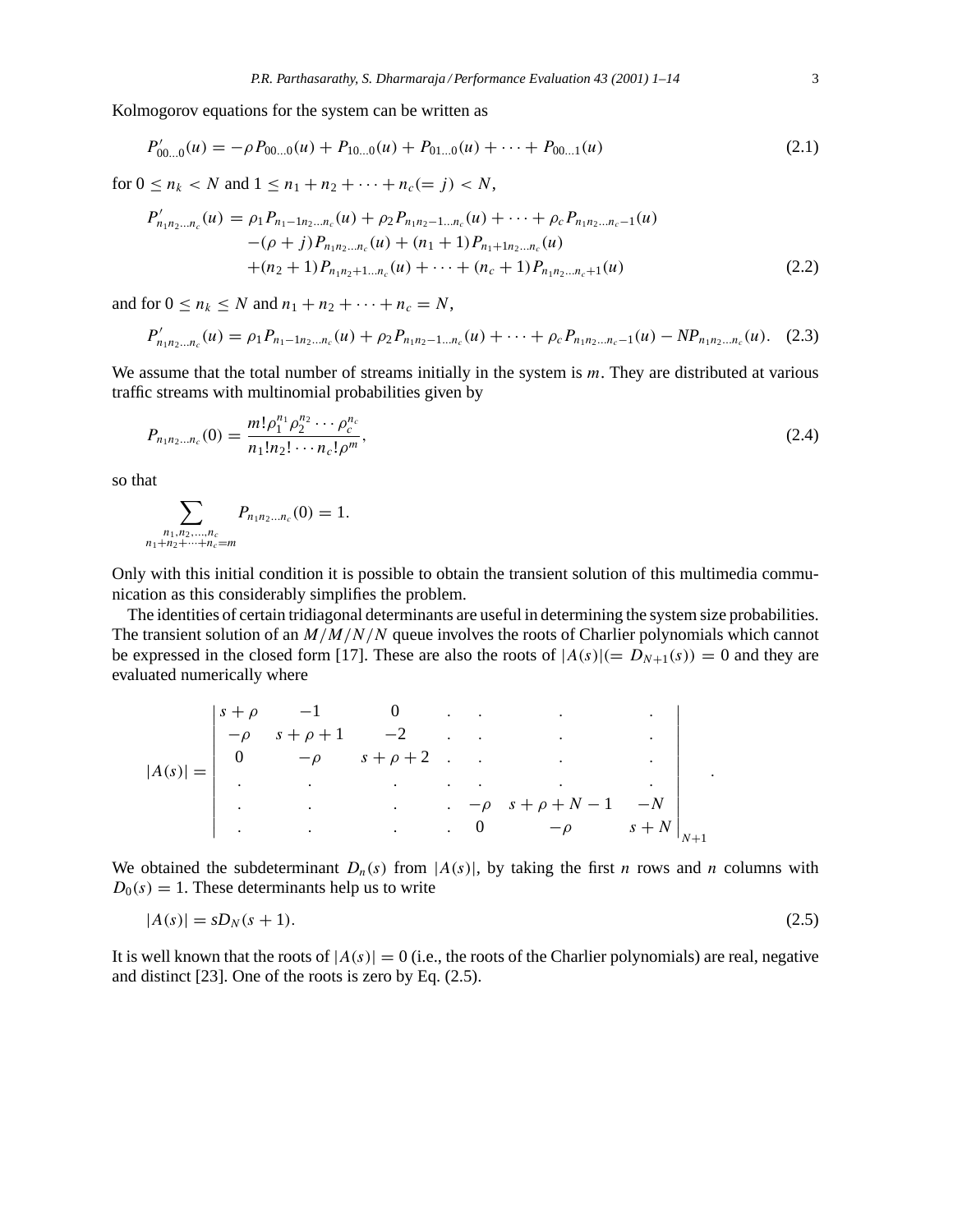### **3. Transient solution**

In this section, we obtain the transient solution of system size probabilities at various traffic streams in the following theorem.

**Theorem 1.** *The transient solution of system size probabilities for various traffic streams with*  $n_1 + n_2 +$  $\cdots + n_c = j$  are given by

$$
P_{n_1 n_2 \dots n_c}(t) = \frac{\rho_1^{n_1} \rho_2^{n_2} \cdots \rho_c^{n_c}}{n_1! n_2! \cdots n_c!} \left\{ \frac{1}{\sum_{k=0}^N \rho^k / k!} + N! \rho^{N-j-m} \sum_{r=1}^N \frac{D_m(x_r) D_j(x_r) \exp(x_r \mu t)}{x_r D'_N(x_r + 1) D_N(x_r)} \right\}
$$
(3.1)

*for*  $j = 0, 1, \ldots, N$  *and*  $x_r$  *are the roots of the Charlier polynomial*  $D_N(s + 1) = 0$ .

**Proof.** We define the following transformation:

$$
P_{n_1 n_2 \dots n_c}(u) = \frac{\rho_1^{n_1} \rho_2^{n_2} \cdots \rho_c^{n_c} j! q_j(u)}{n_1! n_2! \cdots n_c! \rho^j}, \quad n_1 + n_2 + \cdots + n_c = j. \tag{3.2}
$$

It is verified that the Eqs.  $(2.1)$ – $(2.4)$  are satisfied if

$$
q'_0(u) = -\rho q_0(u) + q_1(u),
$$
  
\n
$$
q'_j(u) = \rho q_{j-1}(u) - (\rho + j)q_j(u) + (j+1)q_{j+1}(u), \quad 1 \le j < N,
$$
  
\n
$$
q'_N(u) = \rho q_{N-1}(u) - Nq_N(u)
$$

and  $q_i(0) = \delta_{mj}$ . The equations for  $q_i(u)$  correspond to those for the transient probabilities for an  $M/M/N/N$  queue. An explicit representation for  $q_i(u)$  was given by Riordan [17, p. 85, Eq. (10)]. Hence the theorem follows from (3.2).  $\Box$ 

The above transient system size probabilities determine the mean and variance at various traffic streams and their correlation coefficients between various streams. In our model the arrival rates for various streams are different and the traffic stream with higher arrival rate blocks the other streams. Thus, the correlation between any two traffic streams is due to the fact that both are correlated with the other streams. This consideration leads us to examine the correlations between stream types 1 and 2 when the remaining stream types are held constant, i.e., conditionally upon the remaining streams taking certain fixed values. This is called partial correlation denoted by  $r_{12.34...c}$ .

If one is interested in how the stream ( $1 \le i \le c$ ) depend simultaneously on other streams, then the multiple correlation coefficient comes into play. The multiple correlation describes the target quantity in terms of other influence quantities, e.g.,  $R_{1,23...c}$  is the multiple correlation between the number of streams of type 1 and the 'best fitting' linear combination of other stream types. No other linear function of other stream types will have greater correlation with stream type 1 [7,18]. Specifically, if there are three stream types then partial correlation coefficient  $r_{12.3}$  between the number of stream types 1 and 2 for a fixed value of the number of stream type 3 is defined by

$$
r_{12.3} = \frac{r_{12} - r_{13}r_{23}}{((1 - r_{13}^2)(1 - r_{23}^2))^{1/2}}
$$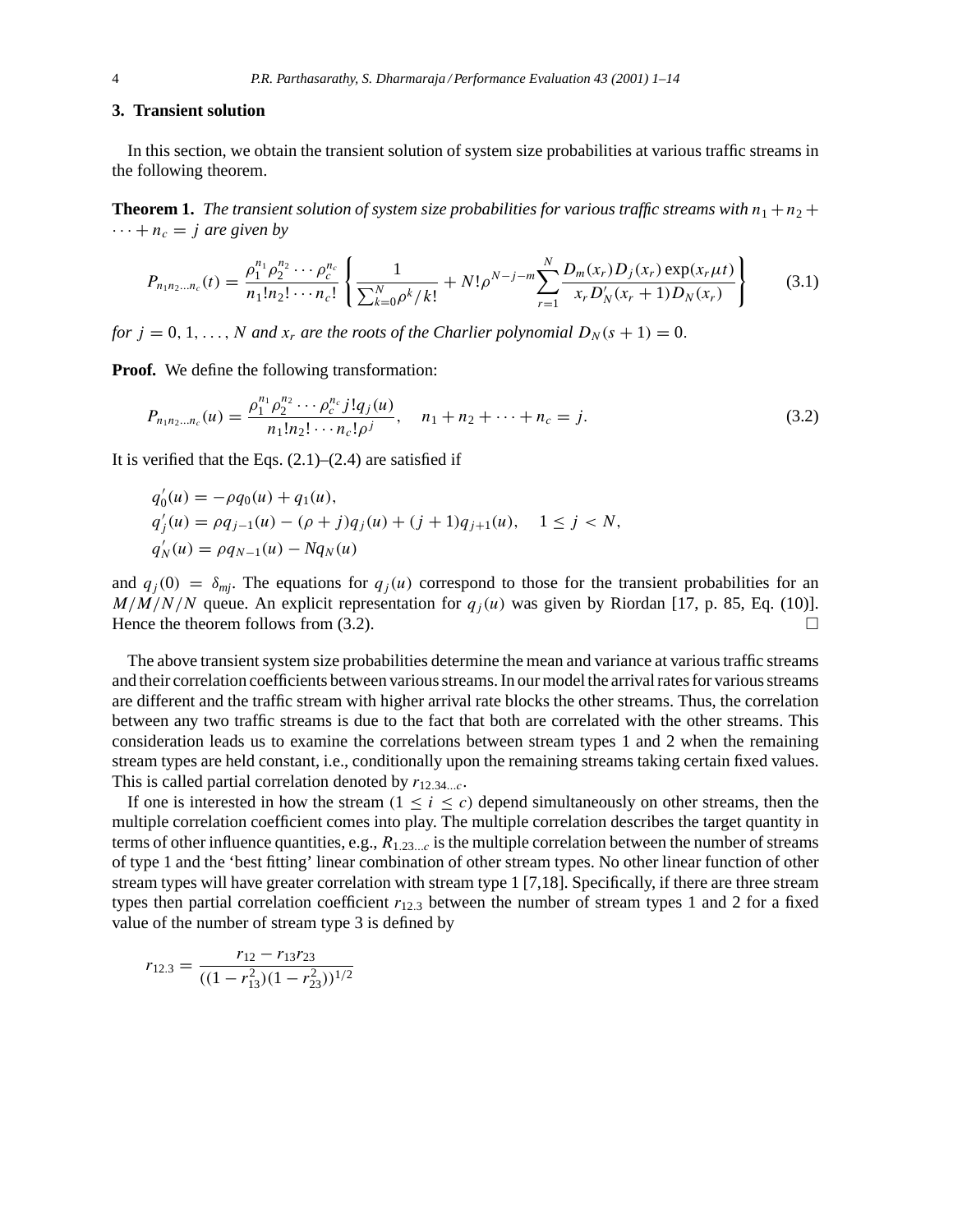and the multiple correlation coefficient  $R_{1,23}$  is defined by

$$
R_{1.23} = \left(\frac{r_{12}^2 + r_{13}^2 - 2r_{12}r_{13}r_{23}}{1 - r_{23}^2}\right)^{1/2}.
$$

Graphs of time-dependent correlation coefficients, partial and multiple correlation coefficients are presented for three stream types with capacity 5 in the next section.

**Remark 1.** The first term in the right-hand side of (3.1) represents the equilibrium probabilities which can also be obtained from Eqs.  $(2.1)$ – $(2.3)$  by setting the left-hand sides to zero.

**Remark 2.** The time-dependent blocking probabilities at various streams for  $n_1 + n_2 + \cdots + n_c = N$ are given by

$$
P_{n_1n_2...n_c}(t) = \frac{\rho_1^{n_1}\rho_2^{n_2}\cdots\rho_c^{n_c}}{n_1!n_2!\cdots n_c!} \left\{ \frac{1}{\sum_{k=0}^N \rho^k/k!} + N!\rho^{-m} \sum_{r=1}^N \frac{D_m(x_r) \exp(x_r\mu t)}{x_r D'_N(x_r+1)} \right\}
$$

From the above equation, by summing over all  $n_1$  and  $n_1 + n_2 + \cdots + n_c = N$ , we find the blocking probability (i.e.,  $q_N(t)$ ).

**Remark 3.** When there is one token  $(N = 1)$  in the system, the analytical results for the system size probabilities at various streams are obtained easily. When there are initially no streams in the entire system

$$
P_{00...0}(t) = \frac{1}{1+\rho} \{1+\rho \exp(-\mu(1+\rho)t)\}
$$

and if 1 is in the ith place

$$
P_{00...1...0}(t) = \frac{1}{\mu(1+\rho)} \{\lambda_i - \exp(-\mu(1+\rho)t)\}.
$$

When there is one stream of type  $i$  initially in the system with

$$
P_{00...1...0}(0) = \frac{\rho_i}{\rho}, \quad i = 1, 2, ..., c,
$$

the system size probabilities are given by

$$
P_{00...0}(t) = \frac{1}{1+\rho} \{1 - \exp(-\mu(1+\rho)t)\}
$$

and if 1 is in the ith place

$$
P_{00...1...0}(t) = \frac{\rho_i}{1+\rho} \left\{ 1 + \frac{1}{\rho} \exp(-\mu(1+\rho)t) \right\}.
$$

**Remark 4.** When there are two tokens ( $N = 2$ ) and the initial state is  $m (= 0, 1 \text{ and } 2)$  in the system (see (2.4)), the time-dependent system size probabilities for various streams are given by

$$
P_{n_1n_2...n_c}(t) = \frac{\rho_1^{n_1}\rho_2^{n_2}\cdots\rho_c^{n_c}}{n_1!n_2!\cdots n_c!} \left\{ \frac{1}{1+\rho+\rho^2/2} + \rho^{2-j-m} \sum_{r=1}^2 \frac{D_m(x_r)D_j(x_r)\exp(x_r\mu t)}{x_r(x_r+1-\rho)} \right\},
$$

.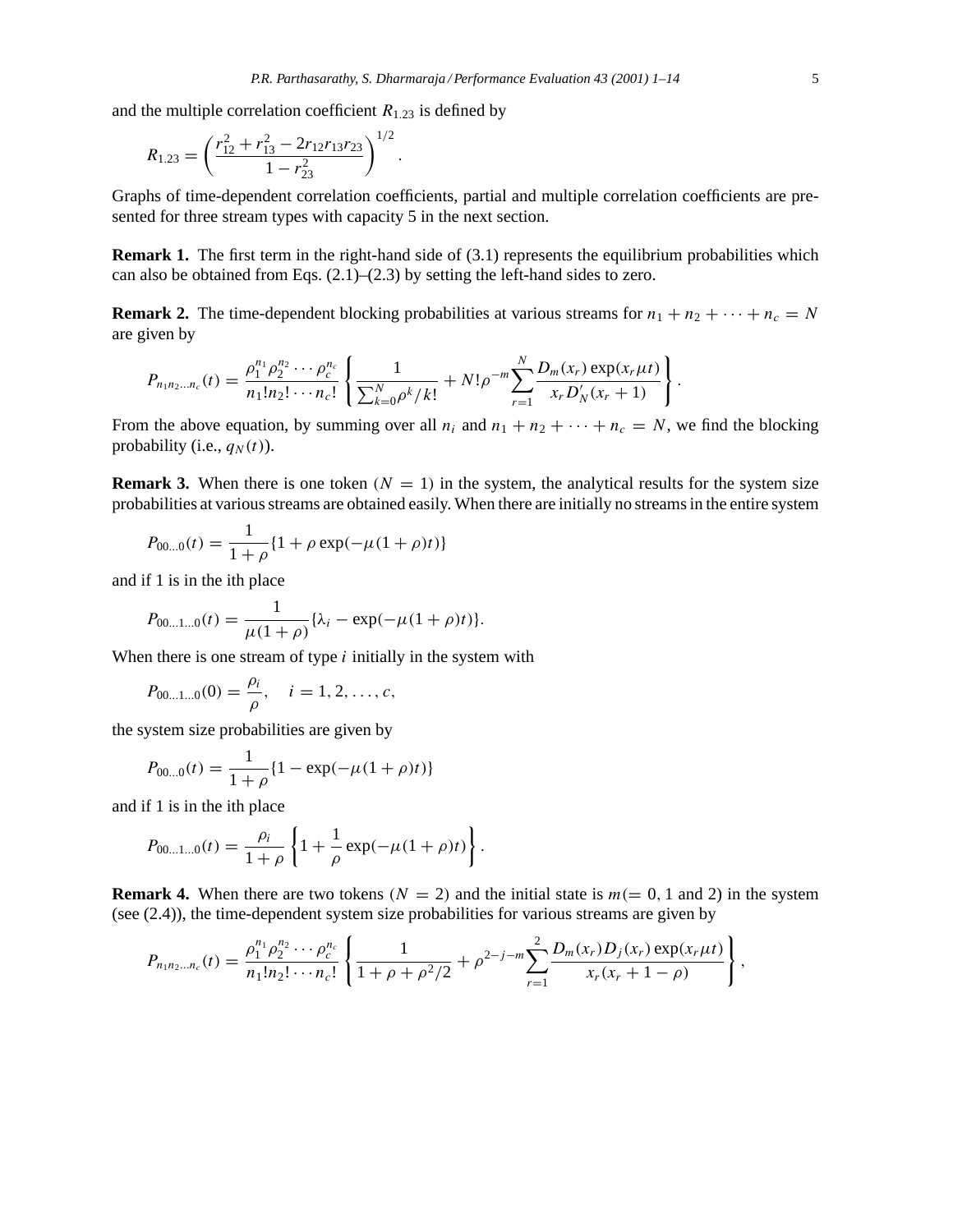where  $n_1 + n_2 + \cdots + n_c = j$ ,  $j = 0, 1$  and 2,

$$
x_1, x_2 = -\frac{1}{2}(2\rho + 3 \pm (1 + 4\rho)^{1/2}),
$$
  
 
$$
D_0(s) = 1, \quad D_1(s) = s + \rho \text{ and } D_2(s) = s^2 + s(1 + 2\rho) + \rho^2.
$$

## **4. Numerical results**

We have shown in Section 2 that the transient solutions of system size probabilities involve the roots of Charlier polynomials which cannot be expressed in closed form. Hence numerical procedure helps us to visualise the nature of the solutions. In this section, the numerical results of transient system size probabilities for specific values of parameters are presented. For the sake of simplicity, a link with three streams and a maximum capacity of five tokens in the system is considered with the arrival rates  $\lambda_1 = 10$ ,  $\lambda_2 = 3$ ,  $\lambda_3 = 5$  and the service rate  $\mu = 10$ . Initially there are four streams in the system distributed as in (2.4). There are 56 possibilities distributed as follows:

| Total No. in the system | No. of possibilities |  |
|-------------------------|----------------------|--|
| $\overline{0}$          |                      |  |
|                         |                      |  |
| $\overline{2}$          | h                    |  |
| 3                       | 10                   |  |
| $\overline{4}$          | 15                   |  |
| 5                       | 21                   |  |

In Table 1, the system size probability values are tabulated for different values of time points. From the column corresponding to time zero, we observe that

$$
\sum_{\substack{n_1,n_2,\dots,n_c\\n_1+n_2+\dots+n_c=4}} P_{n_1n_2\dots n_c}(0) = 1.
$$

It is found that the system reaches the steady state around time 1.0 unit and the steady state probabilities are depicted in the last column (see Remark 1).

In Table 2, the time-dependent means and variances for three streams, correlation coefficients, partial correlation coefficients and multiple correlation coefficients are tabulated for different values of time points and the last column gives steady state values.

In Fig. 1, the time-dependent system size probabilities  $P_{000}(t)$ ,  $P_{100}(t)$ ,  $P_{101}(t)$ ,  $P_{111}(t)$ ,  $P_{301}(t)$  and  $P_{410}(t)$  are plotted at different time points. There are three types of behaviour. As time increases, probability curves corresponding to the initial state steadily decrease to the equilibrium, some curves increase to reach a maximum and then decrease to the steady state whereas the remaining increase to the steady state.

In Fig. 2, the time-dependent blocking probabilities for various streams are plotted against time. For the sake of clarity, the probability curves close to time axis are not plotted. We observe that initially the probability curves increase rapidly to certain extent till time 0.025 units and then decrease to reach the equilibrium values around 0.3 time units.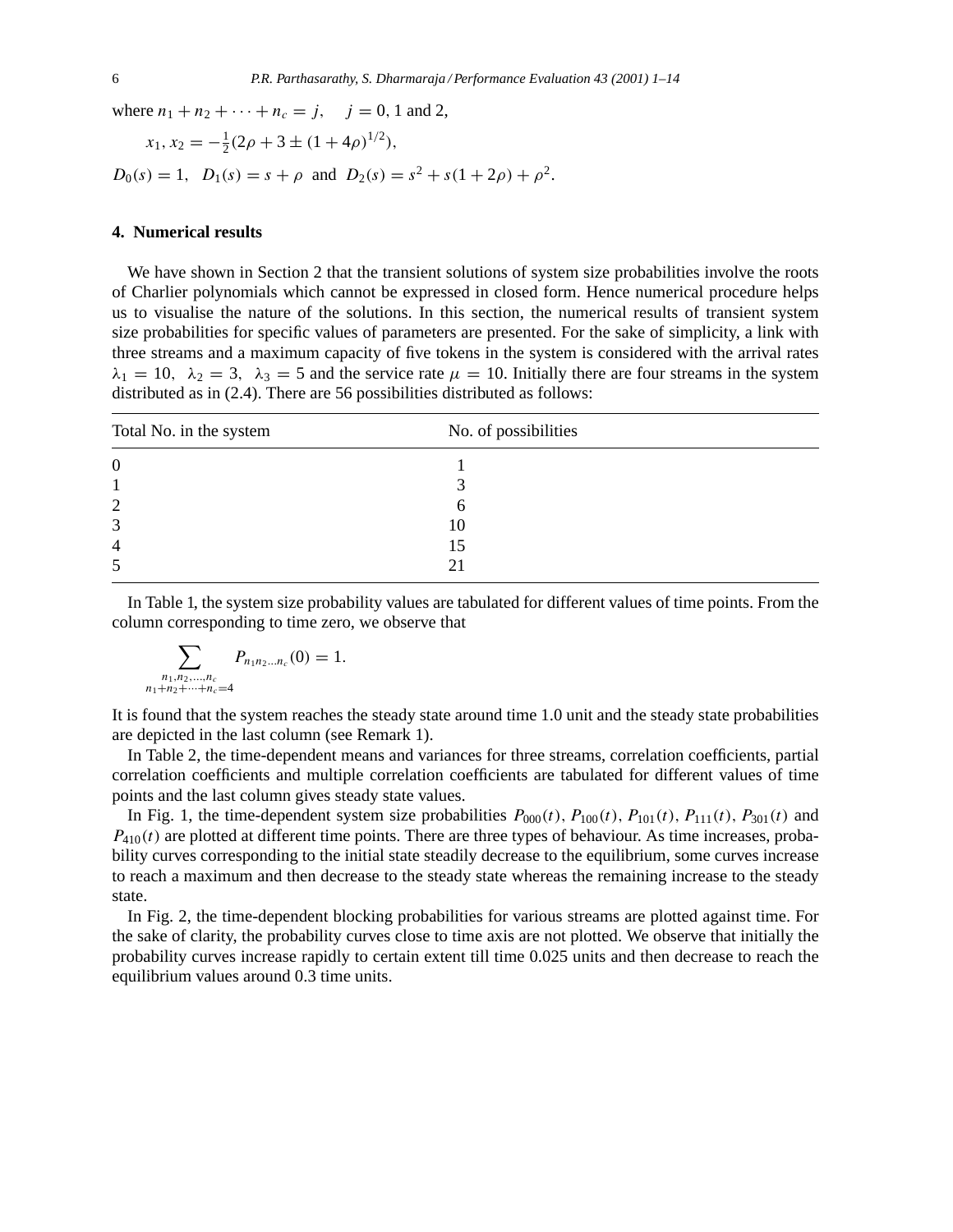| Table 1                                                   |  |  |
|-----------------------------------------------------------|--|--|
| The time-dependent probability values for various streams |  |  |

|              | Time             |           |           |           |           |           |  |
|--------------|------------------|-----------|-----------|-----------|-----------|-----------|--|
|              | 0.0              | 0.1       | 0.3       | 0.5       | 0.8       | 1.0       |  |
| $P_{000}(t)$ | $\boldsymbol{0}$ | 5.1968(2) | 1.5083(1) | 1.6515(1) | 1.6696(1) | 1.6702(1) |  |
| $P_{100}(t)$ | $\boldsymbol{0}$ | 1.0068(1) | 1.6041(1) | 1.6628(1) | 1.6700(1) | 1.6703(1) |  |
| $P_{010}(t)$ | $\boldsymbol{0}$ | 3.0203(2) | 4.8124(2) | 4.9884(2) | 5.0101(2) | 5.0109(2) |  |
| $P_{001}(t)$ | $\boldsymbol{0}$ | 5.0338(2) | 8.0207(2) | 8.3141(2) | 8.3502(2) | 8.3515(2) |  |
| $P_{200}(t)$ | $\boldsymbol{0}$ | 8.6701(2) | 8.4888(2) | 8.3681(2) | 8.3523(2) | 8.3517(2) |  |
| $P_{110}(t)$ | $\boldsymbol{0}$ | 5.2021(2) | 5.0933(2) | 5.0208(2) | 5.0114(2) | 5.0110(2) |  |
| $P_{101}(t)$ | $\boldsymbol{0}$ | 8.6701(2) | 8.4888(2) | 8.3681(2) | 8.3523(2) | 8.3517(2) |  |
| $P_{020}(t)$ | $\boldsymbol{0}$ | 7.8031(3) | 7.6399(3) | 7.5313(3) | 7.5170(3) | 7.5165(3) |  |
| $P_{011}(t)$ | $\boldsymbol{0}$ | 2.6010(2) | 2.5466(2) | 2.5104(2) | 2.5057(2) | 2.5055(2) |  |
| $P_{002}(t)$ | $\boldsymbol{0}$ | 2.1675(2) | 2.1222(2) | 2.0920(2) | 2.0881(2) | 2.0879(2) |  |
| $P_{300}(t)$ | $\boldsymbol{0}$ | 4.4285(2) | 2.9771(2) | 2.8061(2) | 2.7847(2) | 2.7840(2) |  |
| $P_{210}(t)$ | $\boldsymbol{0}$ | 3.9856(2) | 2.6794(2) | 2.5255(2) | 2.5063(2) | 2.5056(2) |  |
| $P_{201}(t)$ | $\boldsymbol{0}$ | 6.6427(2) | 4.4657(2) | 4.2091(2) | 4.1771(2) | 4.1760(2) |  |
| $P_{120}(t)$ | $\boldsymbol{0}$ | 1.1957(2) | 8.0382(3) | 7.5764(3) | 7.5188(3) | 7.5167(3) |  |
| $P_{111}(t)$ | $\boldsymbol{0}$ | 3.9856(2) | 2.6794(2) | 2.5255(2) | 2.5063(2) | 2.5056(2) |  |
| $P_{102}(t)$ | $\boldsymbol{0}$ | 3.3214(2) | 2.2328(2) | 2.1046(2) | 2.0886(2) | 2.0880(2) |  |
| $P_{030}(t)$ | $\boldsymbol{0}$ | 1.1957(3) | 8.0382(4) | 7.5764(4) | 7.5188(4) | 7.5167(4) |  |
| $P_{021}(t)$ | $\boldsymbol{0}$ | 5.9785(3) | 4.0191(3) | 3.7882(3) | 3.7594(3) | 3.7584(3) |  |
| $P_{012}(t)$ | $\boldsymbol{0}$ | 9.9641(3) | 6.6985(3) | 6.3137(3) | 6.2657(3) | 6.2639(3) |  |
| $P_{003}(t)$ | $\overline{0}$   | 5.5356(3) | 3.7214(3) | 3.5076(3) | 3.4809(3) | 3.4800(3) |  |
| $P_{400}(t)$ | 9.5260(2)        | 1.5118(2) | 7.7674(3) | 7.0515(3) | 6.9632(3) | 6.9601(3) |  |
| $P_{310}(t)$ | 1.1431(1)        | 1.8142(2) | 9.3208(3) | 8.4618(3) | 8.3559(3) | 8.3521(3) |  |
| $P_{301}(t)$ | 1.9052(1)        | 3.0236(2) | 1.5535(2) | 1.4103(2) | 1.3926(2) | 1.3920(2) |  |
| $P_{220}(t)$ | 5.1440(2)        | 8.1638(3) | 4.1944(3) | 3.8078(3) | 3.7602(3) | 3.7584(3) |  |
| $P_{211}(t)$ | 1.7147(1)        | 2.7213(2) | 1.3981(2) | 1.2693(2) | 1.2534(2) | 1.2528(2) |  |
| $P_{202}(t)$ | 1.4289(1)        | 2.2677(2) | 1.1651(2) | 1.0577(2) | 1.0445(2) | 1.0440(2) |  |
| $P_{130}(t)$ | 1.0288(2)        | 1.6328(3) | 8.3887(4) | 7.6156(4) | 7.5203(4) | 7.5169(4) |  |
| $P_{121}(t)$ | 5.1440(2)        | 8.1638(3) | 4.1944(3) | 3.8078(3) | 3.7602(3) | 3.7584(3) |  |
| $P_{112}(t)$ | 8.5734(2)        | 1.3606(2) | 6.9906(3) | 6.3463(3) | 6.2669(3) | 6.2641(3) |  |
| $P_{103}(t)$ | 4.7630(2)        | 7.5591(3) | 3.8837(3) | 3.5257(3) | 3.4816(3) | 3.4800(3) |  |
| $P_{040}(t)$ | 7.7160(4)        | 1.2246(4) | 6.2916(5) | 5.7117(5) | 5.6402(5) | 5.6377(5) |  |
| $P_{031}(t)$ | 5.1440(3)        | 8.1638(4) | 4.1944(4) | 3.8078(4) | 3.7602(4) | 3.7584(4) |  |
| $P_{022}(t)$ | 1.2860(2)        | 2.0410(3) | 1.0486(3) | 9.5195(4) | 9.4004(4) | 9.3961(4) |  |
| $P_{013}(t)$ | 1.4289(2)        | 2.2677(3) | 1.1651(3) | 1.0577(3) | 1.0445(3) | 1.0440(3) |  |
| $P_{004}(t)$ | 5.9537(3)        | 9.4488(4) | 4.8546(4) | 4.4072(4) | 4.3520(4) | 4.3501(4) |  |
| $P_{500}(t)$ | $\boldsymbol{0}$ | 3.6479(3) | 1.5993(3) | 1.4154(3) | 1.3928(3) | 1.3920(3) |  |
| $P_{410}(t)$ | $\boldsymbol{0}$ | 5.4718(3) | 2.3989(3) | 2.1231(3) | 2.0893(3) | 2.0881(3) |  |
| $P_{401}(t)$ | $\mathbf{0}$     | 9.1197(3) | 3.9982(3) | 3.5384(3) | 3.4821(3) | 3.4801(3) |  |
| $P_{320}(t)$ | $\boldsymbol{0}$ | 3.2831(3) | 1.4394(3) | 1.2738(3) | 1.2536(3) | 1.2528(3) |  |
| $P_{311}(t)$ | $\boldsymbol{0}$ | 1.0944(2) | 4.7978(3) | 4.2461(3) | 4.1785(3) | 4.1761(3) |  |
| $P_{302}(t)$ | $\boldsymbol{0}$ | 9.1197(3) | 3.9982(3) | 3.5384(3) | 3.4821(3) | 3.4801(3) |  |
| $P_{230}(t)$ | $\boldsymbol{0}$ | 9.8493(4) | 4.3181(4) | 3.8215(4) | 3.7607(4) | 3.7585(4) |  |
| $P_{221}(t)$ | $\boldsymbol{0}$ | 4.9246(3) | 2.1590(3) | 1.9108(3) | 1.8803(3) | 1.8793(3) |  |
| $P_{212}(t)$ | $\boldsymbol{0}$ | 8.2077(3) | 3.5984(3) | 3.1846(3) | 3.1339(3) | 3.1321(3) |  |
| $P_{203}(t)$ | $\boldsymbol{0}$ | 4.5598(3) | 1.9991(3) | 1.7692(3) | 1.7411(3) | 1.7401(3) |  |
| $P_{140}(t)$ | $\boldsymbol{0}$ | 1.4774(4) | 6.4771(5) | 5.7323(5) | 5.6410(5) | 5.6378(5) |  |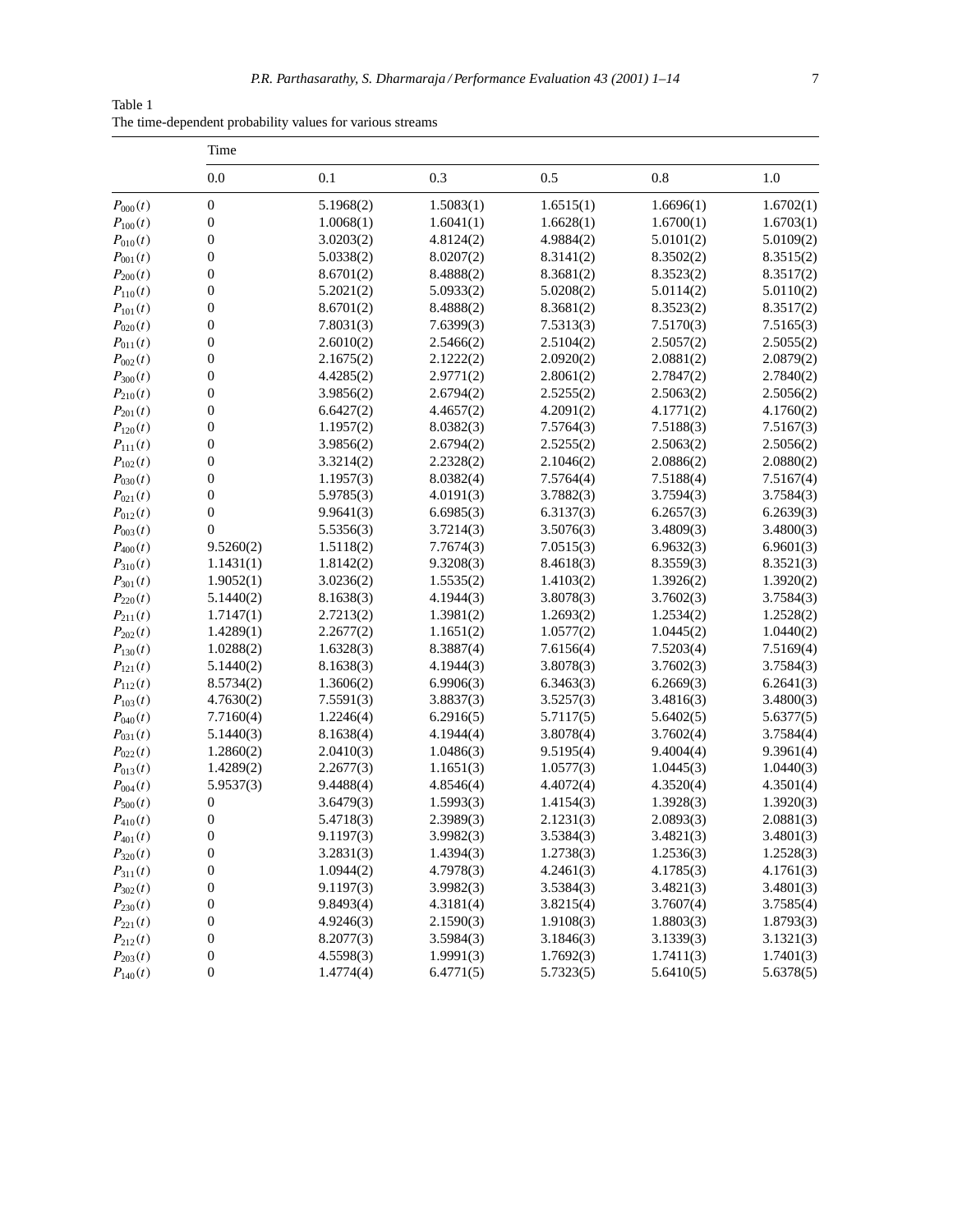|              | Time     |           |           |           |           |           |  |
|--------------|----------|-----------|-----------|-----------|-----------|-----------|--|
|              | 0.0      | 0.1       | 0.3       | 0.5       | 0.8       | 1.0       |  |
| $P_{131}(t)$ | $\theta$ | 9.8493(4) | 4.3181(4) | 3.8215(4) | 3.7607(4) | 3.7585(4) |  |
| $P_{122}(t)$ | $\theta$ | 2.4623(3) | 1.0795(3) | 9.5538(4) | 9.4017(4) | 9.3963(4) |  |
| $P_{113}(t)$ | $\Omega$ | 2.7359(3) | 1.1995(3) | 1.0615(3) | 1.0446(3) | 1.0440(3) |  |
| $P_{104}(t)$ | $\Omega$ | 1.1400(3) | 4.9977(4) | 4.4230(4) | 4.3526(4) | 4.3501(4) |  |
| $P_{050}(t)$ | $\theta$ | 8.8643(6) | 3.8862(6) | 3.4394(6) | 3.3846(6) | 3.3827(6) |  |
| $P_{041}(t)$ | $\theta$ | 7.3869(5) | 3.2385(5) | 2.8661(5) | 2.8205(5) | 2.8189(5) |  |
| $P_{032}(t)$ | $\theta$ | 2.4623(4) | 1.0795(4) | 9.5538(5) | 9.4017(5) | 9.3963(5) |  |
| $P_{023}(t)$ | $\Omega$ | 4.1039(4) | 1.7992(4) | 1.5923(4) | 1.5670(4) | 1.5660(4) |  |
| $P_{014}(t)$ | $\Omega$ | 3.4199(4) | 1.4993(4) | 1.3269(4) | 1.3058(4) | 1.3050(4) |  |
| $P_{005}(t)$ | $\theta$ | 1.1400(4) | 4.9977(5) | 4.4230(5) | 4.3526(5) | 4.3501(5) |  |

Table 1 (*Continued*)

In Fig. 3, the time-dependent means for the stream types 1, 2 and 3 are plotted against time. The mean curve corresponds to stream type i is labelled by  $i (= 1, 2 \text{ and } 3)$ . In the equilibrium, the mean is large for the stream 1, when compared to the stream type 3 which in turn is large when compared to the stream type 2.

In Fig. 4, the time-dependent variances of all streams are plotted at different time points. The variance curve corresponds to stream type i is labelled by  $i (= 1, 2 \text{ and } 3)$ . We observe that as time increases the curve corresponding to stream type 1 increases initially and decreases to steady state whereas the curves corresponding to stream types 2 and 3 decrease to steady state. In the equilibrium, the variance is large

| Table 2                                                                                            |  |  |
|----------------------------------------------------------------------------------------------------|--|--|
| The time-dependent means and variances for three streams and correlation coefficients <sup>a</sup> |  |  |

|               | Time         |              |              |              |              |  |
|---------------|--------------|--------------|--------------|--------------|--------------|--|
|               | 0.0          | 0.2          | 0.5          | 0.8          | 1.0          |  |
| mean1(t)      | 2.2222(0)    | 1.1123(0)    | 9.7907(1)    | 9.7391(1)    | 9.7372(1)    |  |
| mean2(t)      | 6.6667(1)    | 3.3369(1)    | 2.9372(1)    | 2.9217(1)    | 2.9212(1)    |  |
| mean $3(t)$   | 1.1111(0)    | 5.5615(1)    | 4.8953(1)    | 4.8695(1)    | 4.8686(1)    |  |
| var1(t)       | 9.8765(1)    | 1.0145(0)    | 9.3016(1)    | 9.2640(1)    | 9.2627(1)    |  |
| var2(t)       | 5.5556(1)    | 3.2489(1)    | 2.8932(1)    | 2.8790(1)    | 2.8785(1)    |  |
| var3(t)       | 8.0247(1)    | 5.3170(1)    | 4.7731(1)    | 4.7508(1)    | 4.7500(1)    |  |
| $r_{12}(t)$   | $-5.0000(1)$ | $-5.1108(2)$ | $-2.8283(2)$ | $-2.7596(2)$ | $-2.7572(2)$ |  |
| $r_{13}(t)$   | $-6.9338(1)$ | $-6.6585(2)$ | $-3.6700(2)$ | $-3.5804(2)$ | $-3.5773(2)$ |  |
| $r_{23}(t)$   | $-2.7735(1)$ | $-3.5298(2)$ | $-1.9741(2)$ | $-1.9268(2)$ | $-1.9251(2)$ |  |
| $r_{12,3}(t)$ | $-1.0000(0)$ | $-5.3611(2)$ | $-2.9033(2)$ | $-2.8310(2)$ | $-2.8284(2)$ |  |
| $r_{13,2}(t)$ | $-1.0000(0)$ | $-6.8521(2)$ | $-3.7281(2)$ | $-3.6357(2)$ | $-3.6324(2)$ |  |
| $r_{23.1}(t)$ | $-1.0000(0)$ | $-3.8838(2)$ | $-2.0802(2)$ | $-2.0277(2)$ | $-2.0258(2)$ |  |
| $R_{1,23}(t)$ | 1.0000(0)    | 8.5410(2)    | 4.6783(2)    | 4.5633(2)    | 4.5592(2)    |  |
| $R_{2,31}(t)$ | 1.0000(0)    | 6.4160(2)    | 3.5104(2)    | 3.4240(2)    | 3.4210(2)    |  |
| $R_{3.12}(t)$ | 1.0000(0)    | 7.7040(2)    | 4.2178(2)    | 4.1141(2)    | 4.1104(2)    |  |

<sup>a</sup>(k) denotes  $10^{-k}$ ,  $k = 0, 1, 2$ .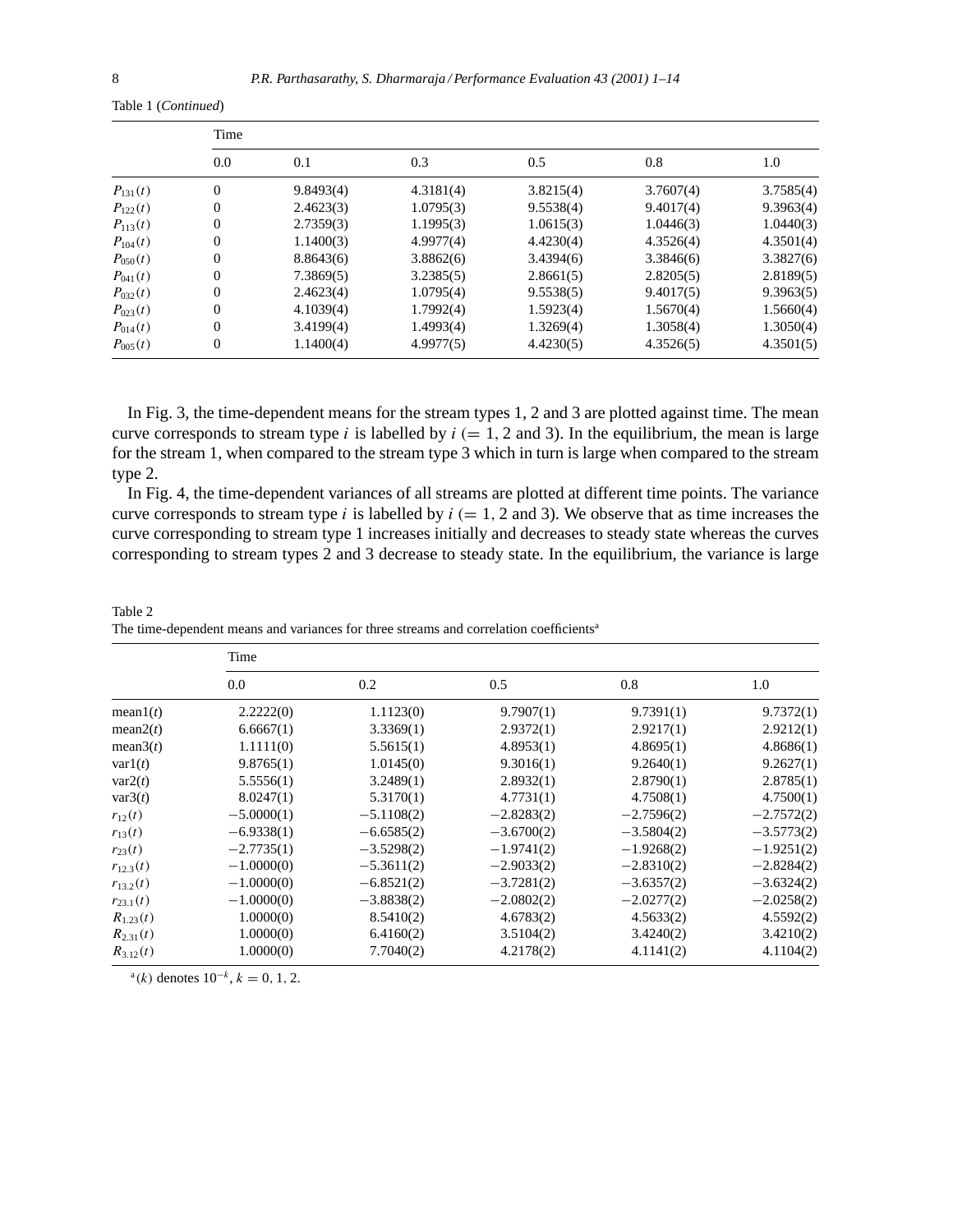

Fig. 1. The time-dependent system size probabilities for the case  $\lambda_1 = 10$ ,  $\lambda_2 = 3$ ,  $\lambda_3 = 5$ ,  $\mu = 10$ ,  $m = 4$ ,  $c = 3$  and  $N = 5$ .



Fig. 2. The time-dependent blocking probability values for the case  $\lambda_1 = 10$ ,  $\lambda_2 = 3$ ,  $\lambda_3 = 5$ ,  $\mu = 10$ ,  $m = 4$ ,  $c = 3$  and  $N = 5$ .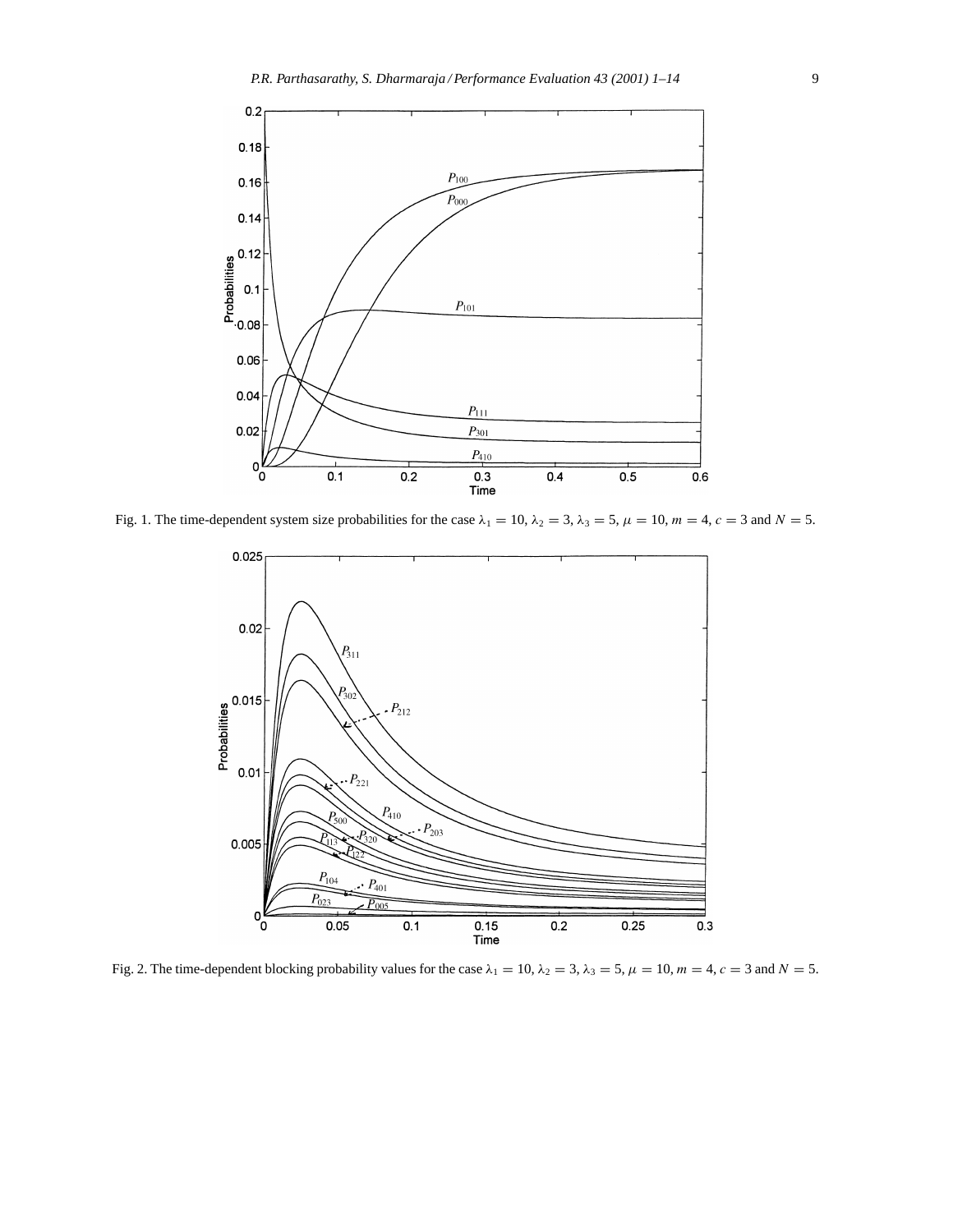

Fig. 3. The time-dependent means for streams type 1, 2 and 3.



Fig. 4. The time-dependent variances for streams type 1, 2 and 3.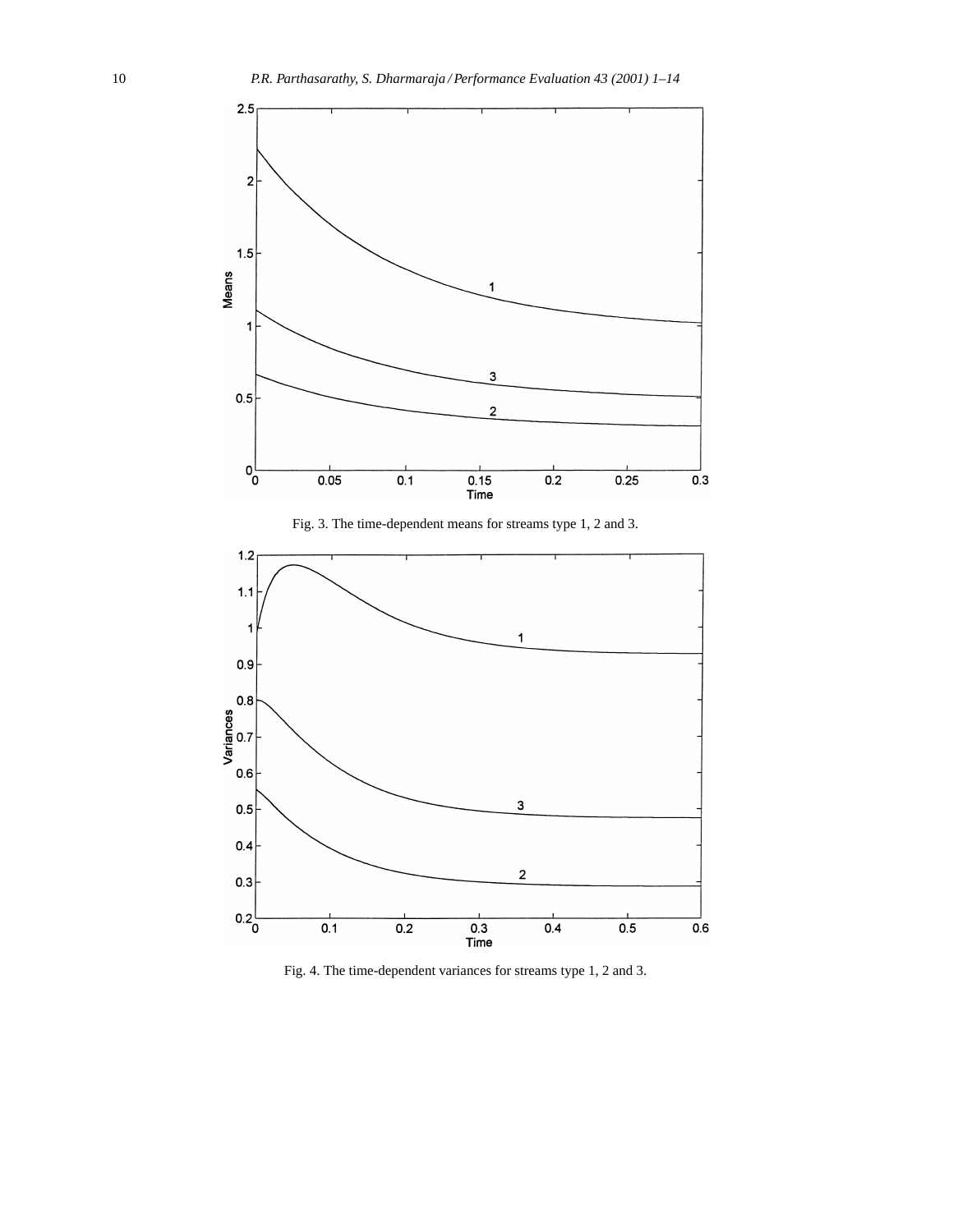

Fig. 5. The time-dependent correlation coefficients for the case  $\lambda_1 = 10$ ,  $\lambda_2 = 3$ ,  $\lambda_3 = 5$ ,  $\mu = 10$ ,  $m = 4$ ,  $c = 3$  and  $N = 5$ .



Fig. 6. The time-dependent partial correlation coefficients for the case  $\lambda_1 = 10$ ,  $\lambda_2 = 3$ ,  $\lambda_3 = 5$ ,  $\mu = 10$ ,  $m = 4$ ,  $c = 3$  and  $N = 5$ .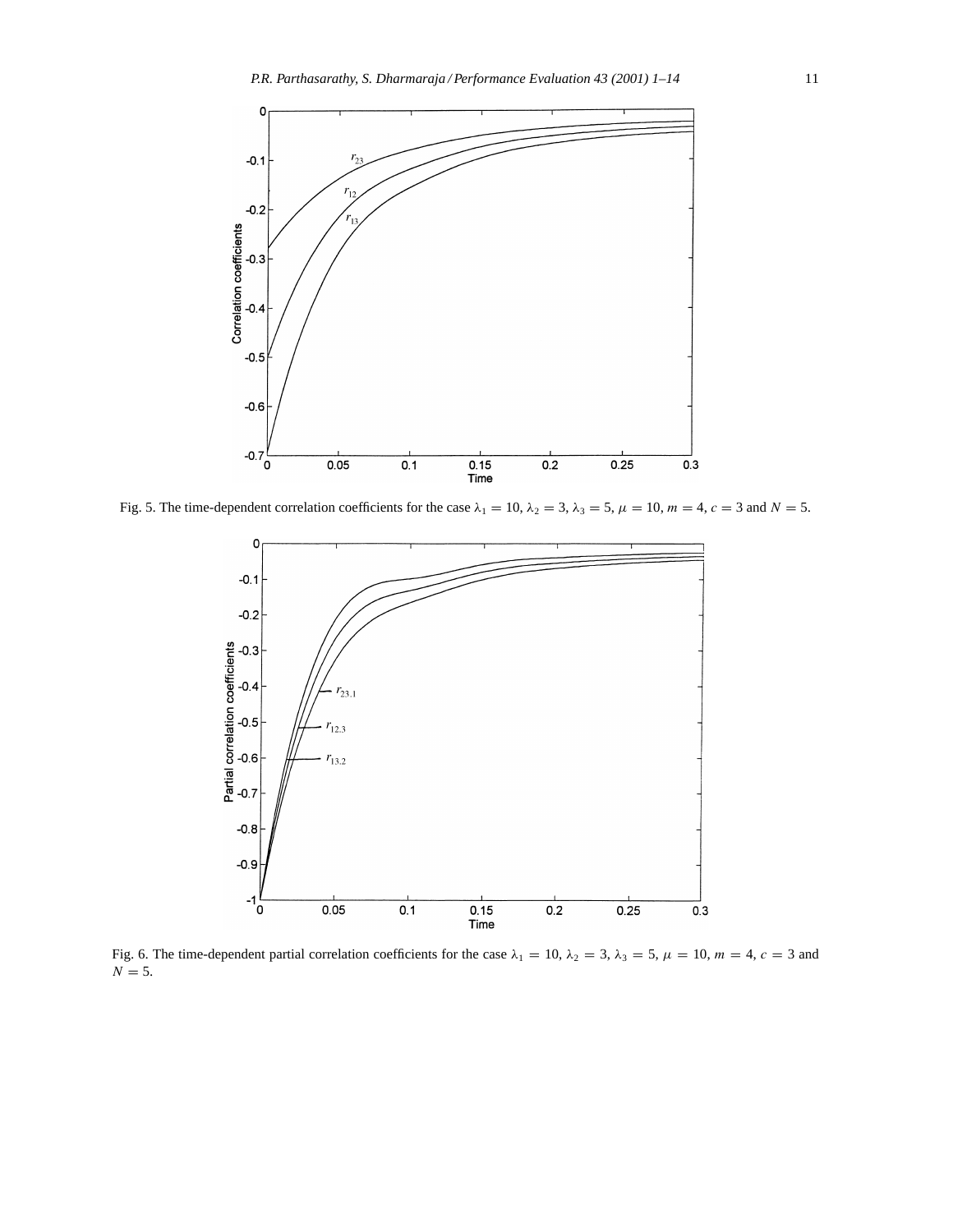

Fig. 7. The time-dependent multiple correlation coefficients for the case  $\lambda_1 = 10$ ,  $\lambda_2 = 3$ ,  $\lambda_3 = 5$ ,  $\mu = 10$ ,  $m = 4$ ,  $c = 3$  and  $N = 5$ .

for the stream type 1, when compared to the stream type 3 which in turn is large when compared to the stream type 2.

In Fig. 5, the time-dependent correlation coefficients versus time are plotted. We observe that initially all curves are increasing steadily to equilibrium with time. We note that,  $r_{23}(t) > r_{12}(t) > r_{13}(t)$  for all time points.

In Fig. 6, the time-dependent partial correlation coefficients versus time are plotted. We observe that initially all curves are starting from −1 and steadily increase to equilibrium with time. We note that,  $r_{13.2}(t) > r_{12.3}(t) > r_{23.1}(t)$  for all time points.

In Fig. 7, the time-dependent multiple correlation coefficients versus time are plotted. We observe that initially all curves are starting from 1 and reach equilibrium around 0.3 time units. We note that,  $R_{1,23}(t) > R_{2,31}(t) > R_{3,21}(t)$  for all time points.

# **5. Conclusions**

In this paper, we have obtained the transient solution for unicast communication, in which a single link with finite capacity, supports multiple traffic streams having different arrival rates. From our study, we observe that the stream with less arrival rate experiences more blocking compared to streams having higher arrival rates. The study involving multiple traffic streams helps us to understand the correlation between streams as given in Fig. 5. In conclusion, the proposed model captures multiple arrival rates which is more realistic and complex than the single arrival rate model.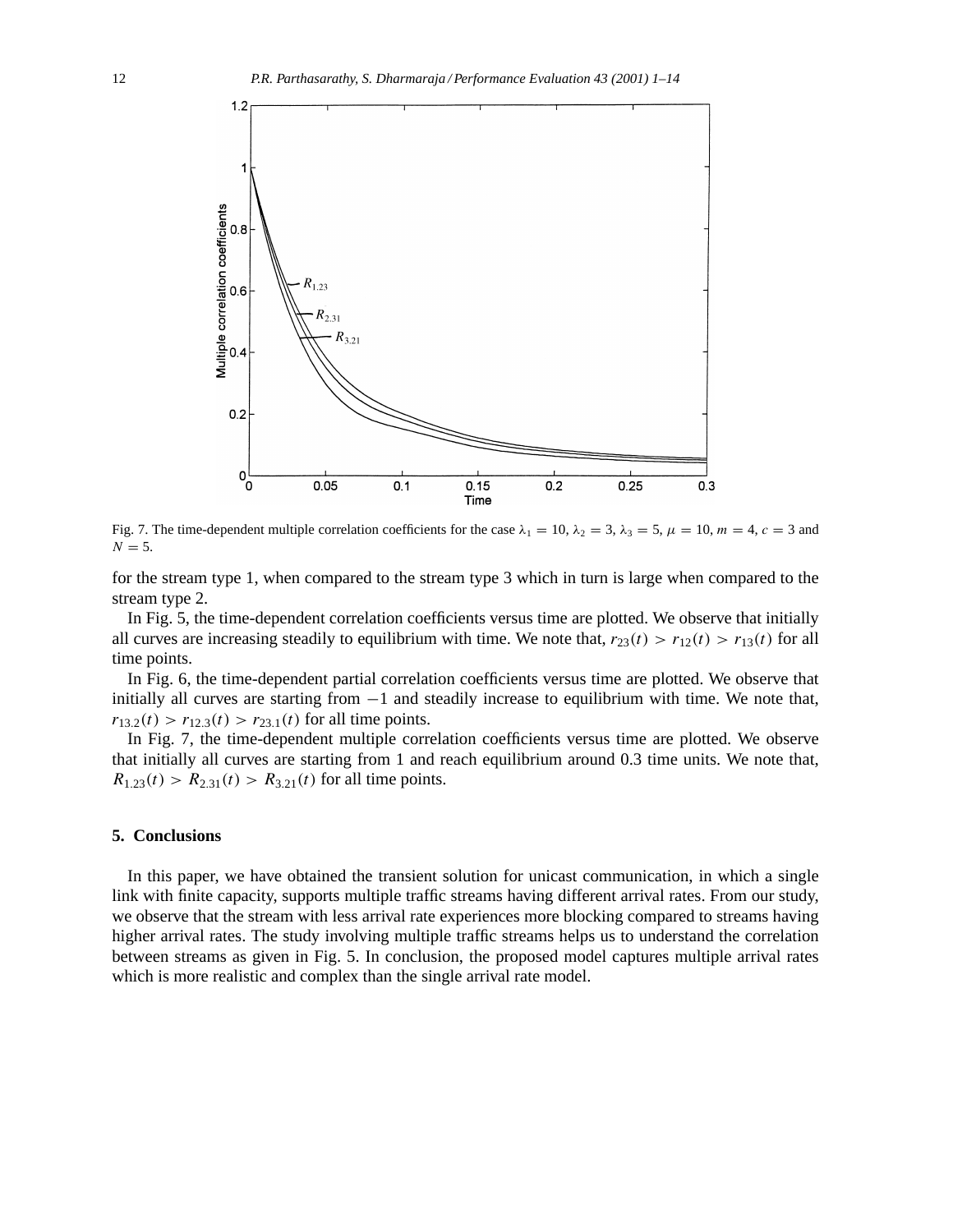### **Acknowledgements**

One of the authors (P.R. Parthasarathy) thanks Prof. W. Stadje, University of Osnabrueck and referees for useful suggestions, Indian Institute of Technology, Madras and BMBF, Germany, for the financial assistance through an INDO-GERMAN project during the preparation of this paper.

# **References**

- [1] F. Baccelli, W.A. Massey, On the busy period of certain classes of queueing networks, in: G. Lazeolla, P.L. Courtois, O.J. Boxma (Eds.), Computer Performance and Reliability, Elsevier, Amsterdam, 1988.
- [2] D. Bertsekas, R. Gallager, Data Networks, 2nd ed., Prentice-Hall, New Delhi, 1994.
- [3] O.J. Boxma, R. Syski (Eds.), Queueing Theory and Its Applications, North-Holland, Amsterdam, 1988.
- [4] G.L. Choudhury, K.K. Leung, W. Whitt, An inversion algorithm to compute blocking probabilities in loss networks with state-dependent rates, IEEE/ACM Trans. Networking 3 (1995) 585–601.
- [5] D.L. Gall, A video compression standard for multimedia applications, Comm. ACM 34 (4) (1991) 46–58.
- [6] E. Gelenbe, G. Pujolle, Introduction to Queueing Networks, Wiley, Chichester, UK, 1987.
- [7] M.G. Kendall, A. Stuart, The Advanced Theory of Statistics, 2nd ed., Charler Griffen, London, 1976.
- [8] L. Kleienrock, Queueing System: Computer Applications, Vol. II, Wiley, New York, 1976.
- [9] M. Lebah, J. Pellaumail, Transient behavior for some Jackson networks, Perform. Eval. 17 (1993) 115–122.
- [10] D.S. Lee, S.Q. Li, Transient analysis of multi-server queues with Markov-modulated Poisson arrivals and overload control, Perform. Eval. 16 (1992) 49–66.
- [11] D. Logothetis, K. Trivedi, Transient analysis of the leaky bucket rate control scheme under Poisson and on–off sources, in: IEEE Proceedings of the Infocom '94, 1994.
- [12] P.R. Parthasarathy, R.B. Lenin, On the numerical solution of transient probabilities of a state-dependent multiserver queue, Int. J. Comput. Math. 61 (1997) 1–15.
- [13] P.R. Parthasarathy, M. Sharafali, Transient solution to many server Poisson queue a simple approach, J. Appl. Probab. 26 (1989) 584–594.
- [14] P.R. Parthasarathy, B. Krishna Kumar, Transient solution of an M/M/1 queue with balking, Queueing Systems Theory Appl. 13 (1993) 441–448.
- [15] P.R. Parthasarathy, V. Vijayalakshmi, Transient solution of a state-dependent many server Poisson queue with balking, J. Appl. Statist. Sci. 2 (1995) 207–220.
- [16] J. Pellaumail, M. Lebah, Exact transient expectations for queueing networks, Oper. Res. 4 (1993) 389–400.
- [17] J. Riordan, Stochastic Service Systems, Wiley, New York, 1962.
- [18] L. Sachs, Applied Statistics A Handbook of Techniques, 2nd ed., Springer, New York, 1978.
- [19] S.Q. Li, A general solution technique for discrete queueing analysis of multimedia traffic on ATM, IEEE Trans. Commun. 39 (7) (1991) 1115–1132.
- [20] H.M. Srivastava, B.R.K. Kashyap, Special Functions in Queueing Theory and Related Stochastic Processes, Academic Press, New York, 1982.
- [21] H. Takagi, Stochastic Analysis of Computer and Communication Systems: Finite Systems, Vol. II, North-Holland, Amsterdam, 1993.
- [22] W. Whitt, Untold horrors of the waiting room: what the equilibrium distribution will never tell about the queue-length process, Mgmt. Sci. 29 (1983) 395–408.
- [23] J.H. Wilkinson, The Algebraic Eigenvalue Problem, Prentice-Hall, New York, 1965.